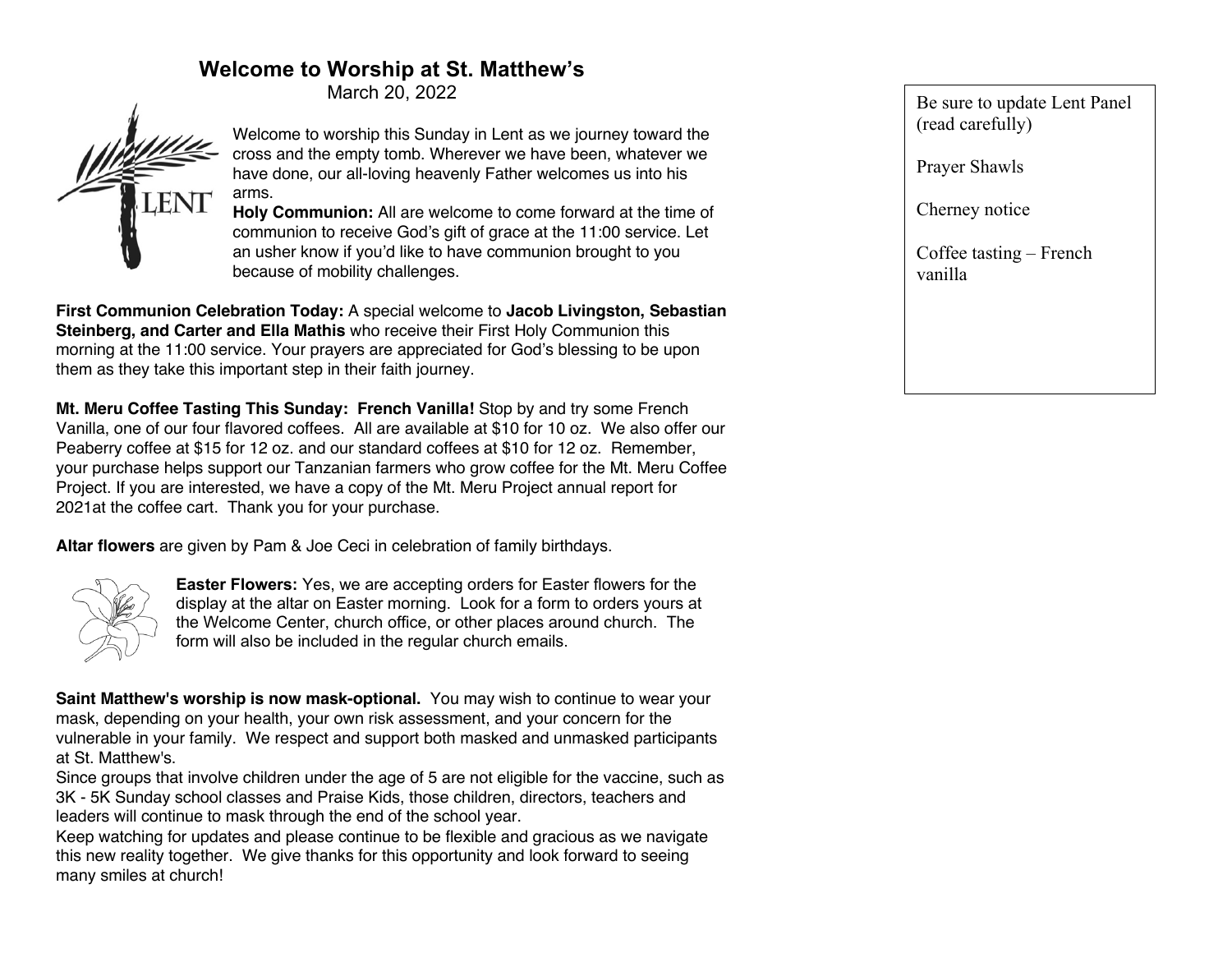# **Bulletin Announcement Insert – March 20, 2022**

## **Today Adult Education at 9:45 a.m. in the Upper Room:**

**March 20 Social Ministry "Exploit No More"** A presentation on human trafficking Every year, millions of men, women, and children are trafficked in countries around the world, including in the United States. In fact, the greater Milwaukee area has one of the highest rates of trafficking activity in the country. It is estimated that human trafficking generates many billions of dollars of profit per year, second only to drug trafficking. Drugs can only be sold once, but a person can be sold over and over.

#### **But there is hope.**

**Exploit No More** offers that hope for those who are trafficked. Josh Beaton, Operations Director for Exploit No More, will present "Human Trafficking 101" on March 20th during the Adult Education Forum from 9:45-10:45. The program will cover the definition of human trafficking, breaks down what sex trafficking looks like in our area, and equips the audience with the tools to get involved in the fight to end sexual exploitation and ways it can support Exploit No More in its work because no one is excluded from the fight against sex trafficking! Mark your calendars for this dynamic presentation.

### **Looking Ahead to Upcoming Adult Education:** (9:45-10:45am) **March 27 Discovering the Roots of Christian Hospitality**

### Led by Dave Zersen and Karen Natterstad

As we think about Christian Hospitality during this season of Lent, we ask ourselves why it's unique. We'll look back at the original setting and the first practices of hospitality by Christians as they emerged from the Greco-Roman world. What about these first practices of hospitality do we still cherish? How can we capitalize on it today? Then we'll consider the institutional and specialized growth of hospitality initiated by American Churches. Can you name some that have existed in our own neighborhood? How can we share in the practice of hospitality that these institutions offer?

### **April 3 Forgotten, Misrepresented, and Marginalized Figures of Early Christianity (Part Two) Led by Dan Bice**

Mary Magdalene may be one of the best-known figures in the New Testament, but she is widely misunderstood. Was she a prostitute? A witness to Jesus' resurrection? An apostle to Jesus? A holder of his secret teachings? His lover? With time, her story has grown and grown. We will scour biblical and extra-biblical sources to find out more about this enigmatic figure of early Christianity. Future topics in this intermittent series: James, the brother of Jesus; and Mary, the mother of Jesus.

**Youth Forum meets today** at 9:45 am in the Youth Room, for youth in  $9<sup>th</sup> - 12<sup>th</sup>$  grade, led by Gretchen Haugse.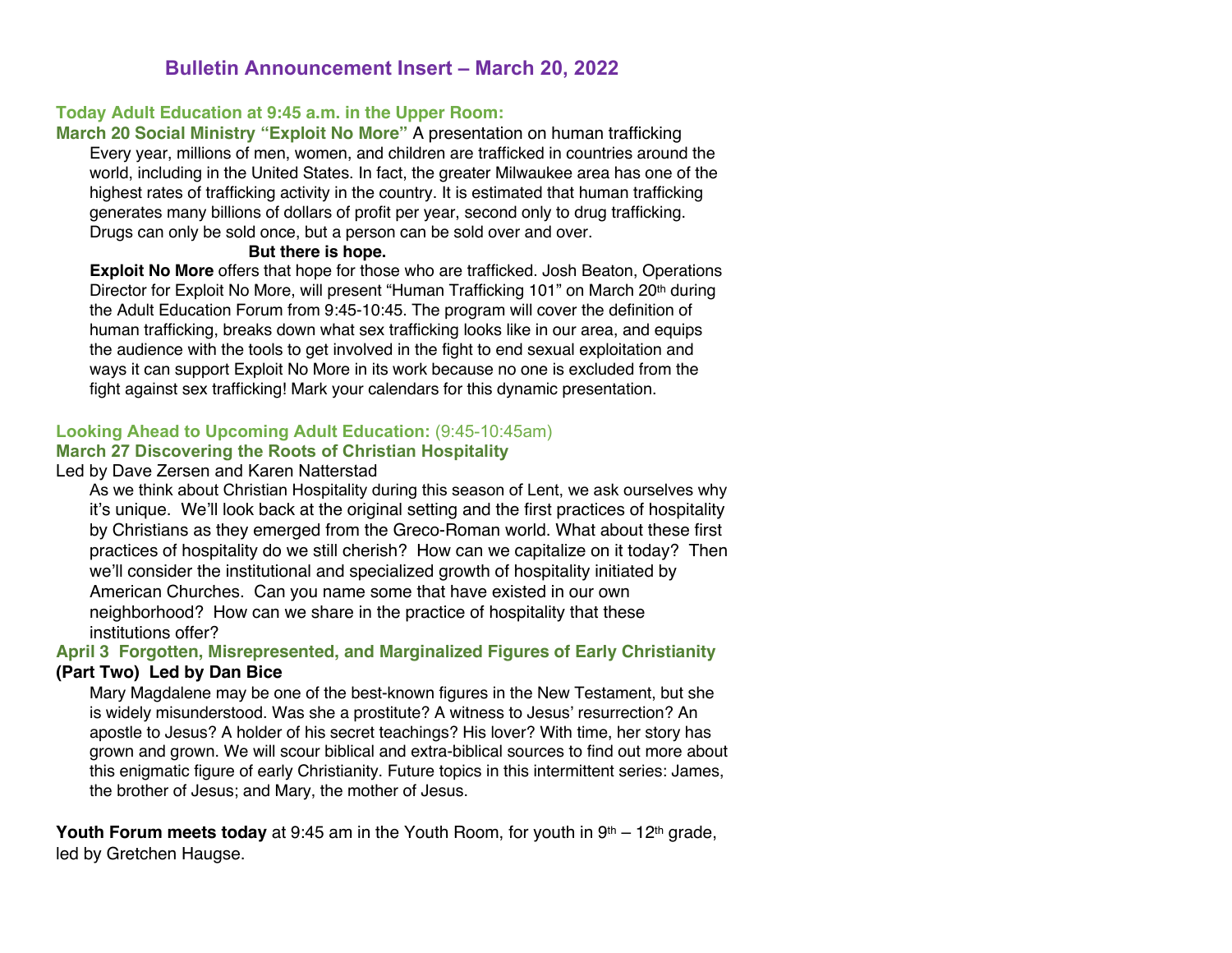# **"Making Room: Renewing Our Practice of Christian Hospitality" Lent 2022 at St. Matthew's**



Church **Neighbor Stranger Enemy** 

### **This Wednesday:** *(and each Wednesday through April 6th)*

Watch for a **midweek worship video** that will arrive in your email inbox, inviting you into reflection and prayer with the weekly theme.

### Be part of a small group conversation during Lent through the week of April 4<sup>th</sup>. **Join** us when you can! **Tuesdays at 10:30 AM Wednesdays at 10:00 AM & 6:15 PM**

## **FAMILY LENTEN TIME: March 9 – April 6, 2022** *Continues this week!*

Parents and younger children, come and join us in the Fellowship Hall on Wednesday nights! Join us for the midweek family time, 6:15 to 7:00 each Wednesday. There are stories, songs, projects, prayer, and a brief worship, led by Donna Gardner Manke. Children 3<sup>rd</sup> grade and younger are encouraged to attend with their parents.

**Lenten offerings** marked for "Lent offering" will be directed toward Ukraine relief through Lutheran Disaster Response and "Exploit No More," a local organization working to address and prevent human trafficking.

\* \* \* \* \*

### **Undie Sunday underwear collection – THANK YOU!**

The men at Guest House received 239 briefs, 223 pairs of sock and 10 tee shirts. The women at Benedict Center Sisters Program received 150 pairs of panties, 47 bras, 80 pairs of sock and 12 sleepwear sets. Your generosity truly helps the individuals in need and makes Undie Sunday a success for 2022.

**Lutheran Disaster Response is already helping the people of Ukraine** currently under attack by Russia. If you wish to make a donation to support LDR's assistance, you may write a check and mark it "LDR-Ukraine," give through our website at this link: **Stmattslutheran.org/give** or give through the Lutheran Disaster Response website: **Elca.org/ldr** Our prayers for the people of Ukraine are also very much needed.